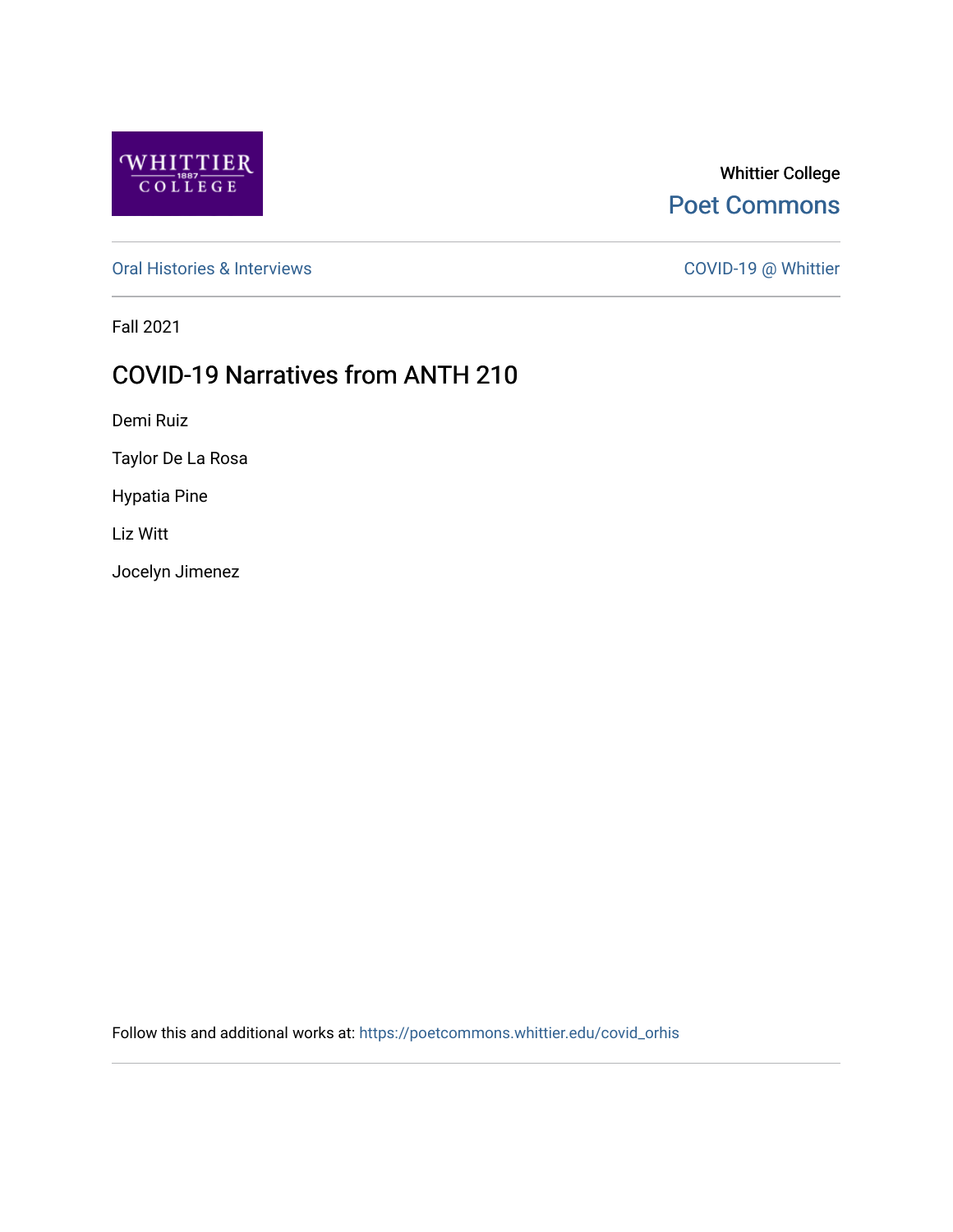My name is Gage Smith I am an adjunct faculty in the Sociology and Anthropology Department at Whittier College. I am also a Poet, class of 2014. In teaching a methods class at Whittier College, I became aware that Poet Commons was accepting material created by students during the COVID-19 Pandemic. The week before Halloween 2021, I created an extra-credit assignment in my cultural anthropology class where students could earn extra credit by writing a scary story in the time of pandemic and relate it to either the topic of religion or globalization, which we were covering the week the assignment was announced and due. They were informed of my intention to submit the assignment to Poet Commons and included a short biography about themselves for future Poets. I have organized the order of the narratives, but have not done any editing. This is what the students came up with…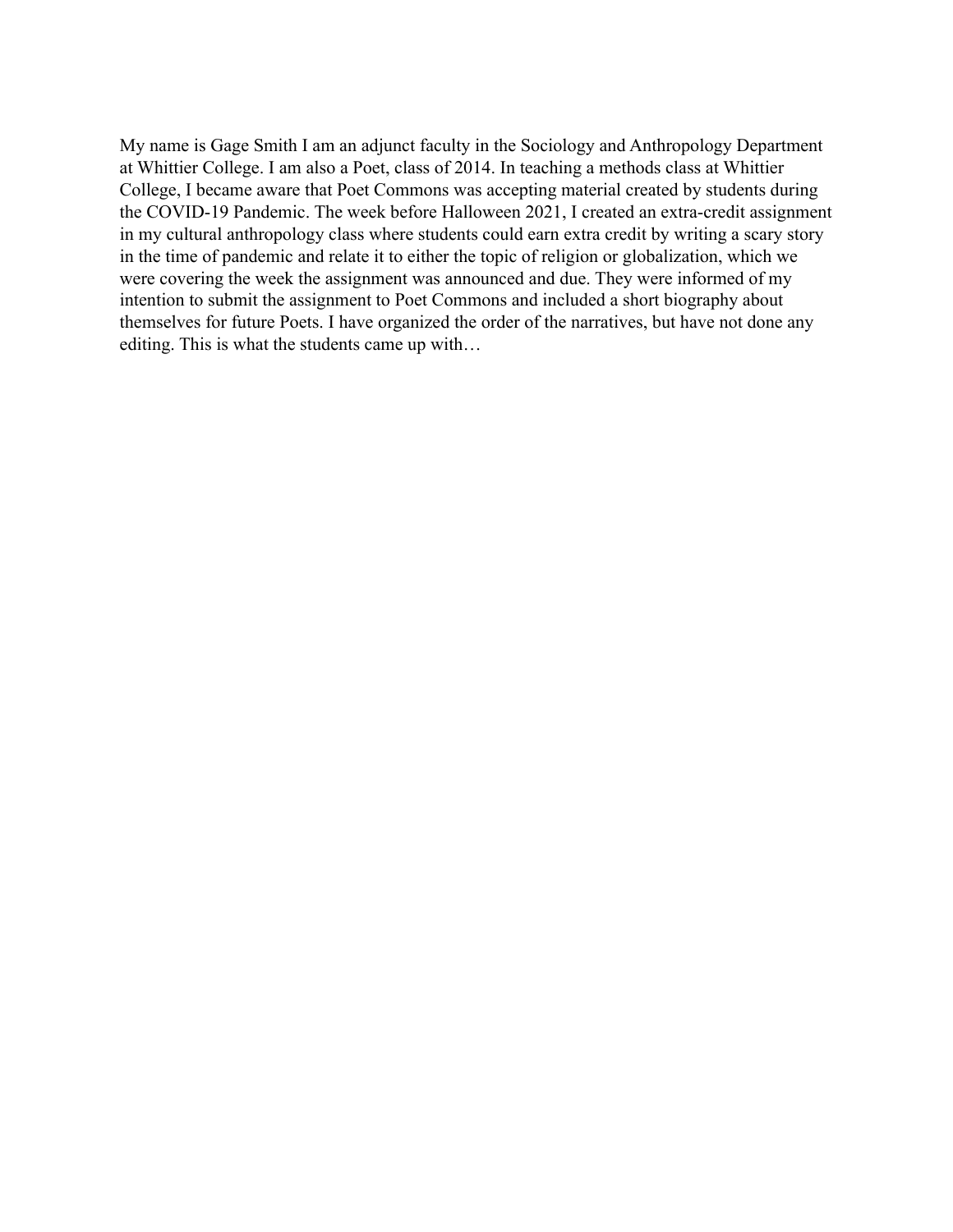#### **ANTH 210: Halloween Story**

My name is Demi Ruiz and I am from Whittier. I am a third year student studying Child Development and my perspective year for graduation is 2023. One thing I would like future Poets to remember about me is that I truly enjoyed being a part of the Whittier College community. It is important to make connections and at Whittier I was able to do that!

October 13th, 2020 would become a day we never forget. Life as we know it would be changed forever. In Halloweentown, there was an evil scientist whom no one liked. Everyone ignored him and viewed him as an outkast. He was always in his laboratory making different things. No one thought anything of it or even bothered to find out what he was up to because we all thought he would never cause any harm to us. Little did we know, October 13th would come and our lives would be changed forever.

The evil scientist was creating a mixture that would affect everyone differently. For some people, they would not face severe consequences, whereas for others it was really bad. On this particular day, the weather was extremely weird. Everyone was already creeped out by this, especially with Halloween approaching. The laboratory that the scientist works in looked different than it did on other days. It was very gloomy and smoky around the building. When looking inside, you can see a bunch of green chemicals blowing up the room. I noticed that there was a group of people inside the lab drinking something from the scientist. After a few minutes, they came running out of the lab and were acting out in front of everyone. People did not know how to react or how to take care of them. These people ran off and no one saw them for a few days after that. People around town were starting to get sick. When they went to the doctors, they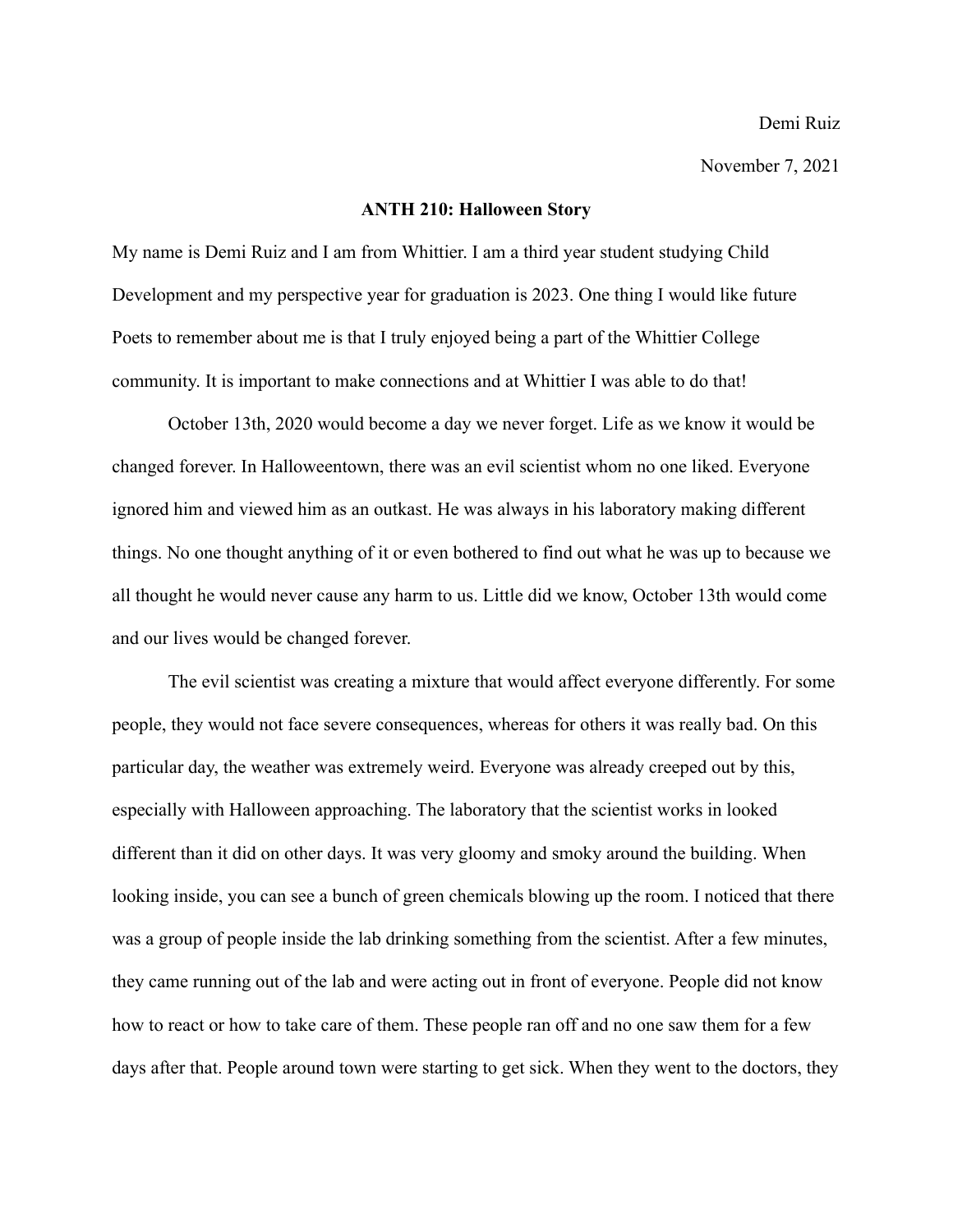did not know what was going on. Everyone blamed the incident on the scientist and the group of people. This incident was all over the news and the mayor of Halloweentown ordered for an investigation to take place. Everyone was looking for these people and the scientist to try to make sense of what was going on, but they were nowhere to be found. More and more people were getting sick and having different symptoms, but there was no treatment because doctors could not figure out what it was. Detectives from the investigation found remains of the fluid that the people in the lab were drinking and ran some tests. The results came in and they identified it as a new virus strain that was created. It was now known as the "raging rona" and it was spreading not only in Halloweentown, but all over the world, and fast.

After the news leaked about this new virus, people had a lot of questions that were not being answered. They were just told to start staying home and some places were even implementing travel restrictions. If anyone were to go out, they needed to wear a mask. These masks were important to everyone because it seemed to be a form of protection in order to keep everyone safe. Masks in Halloweentown and everywhere else were now seen as very sacred items and they were valuable to all of us. With this huge change, everyone was extremely concerned about what would happen and everything else that was going on. This stressful incident created havoc because everyone was trying to prepare for what was to come. People started to stock up on their necessities, leaving the stores empty and destroyed. Halloweentown was starting to look like a ghost town. No one would come out of their houses and if they did, it was only for necessities. As soon as you came home from going out, there was a particular ritual that would take place. Everyone would sanitize their hands before going into their home and go straight to the bathroom in order to shower. This happened every time someone went out because we believed it would keep us safe from the raging rona.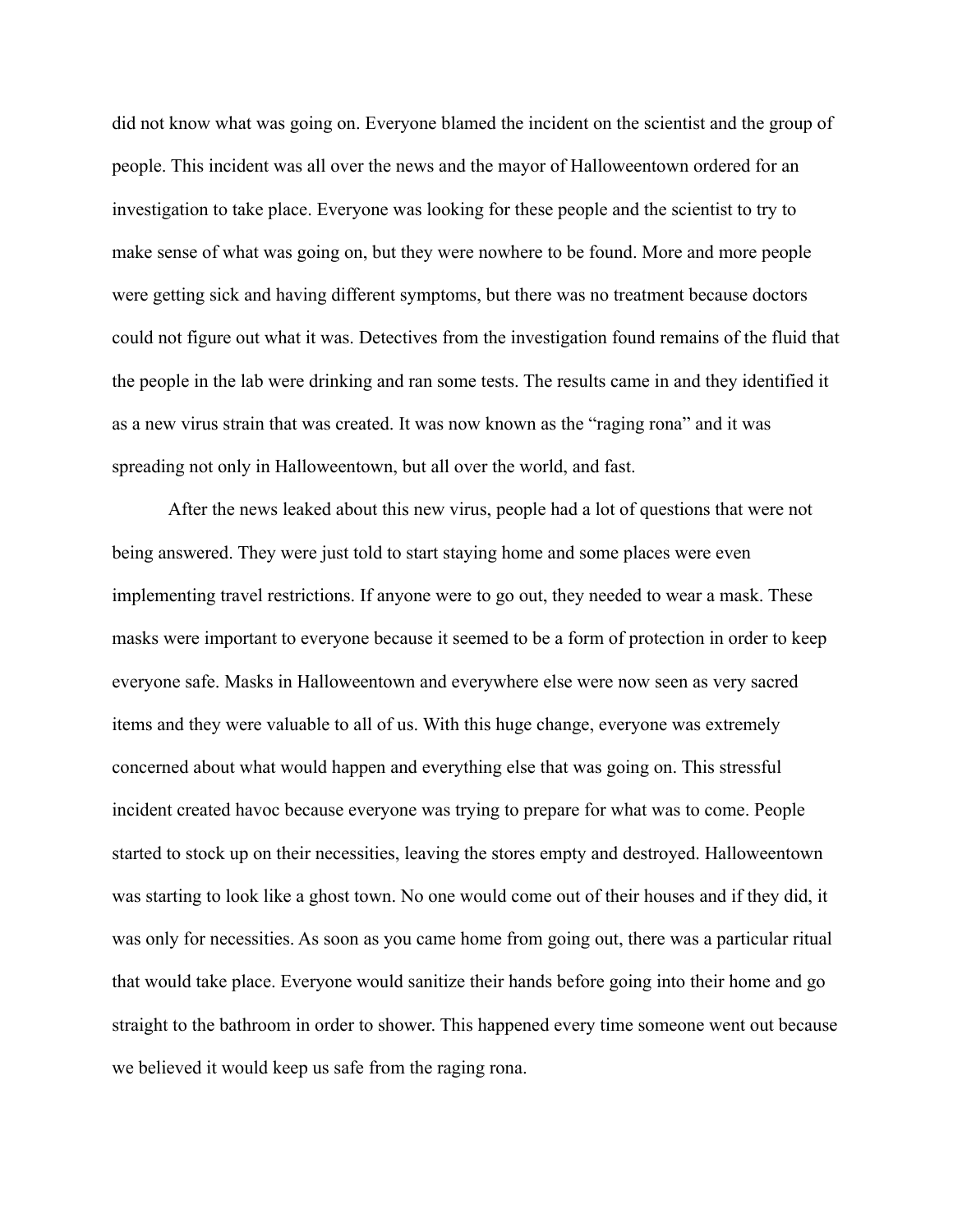No one knew how long it would take to find a cure. As of right now, the two things that were helping to protect us were masking up and constantly washing and sanitizing our hands. It went from a few weeks to a few months. These things eventually became profane and were a part of our "new normal". Everyone was still cautious and trying to stay as safe as possible. There were still travel restrictions and shutting down of stores had a huge impact on globalization and the economy. It also changed the ways in which we communicated with one another. Since we were no longer able to see each other in-person, everyone used technology, like FaceTime or other social media apps to keep in contact. Everyone was extremely grateful for this form of connection and communicating because even though we were physically separated, it allowed us to feel close together. This virus has changed our lives and the world we live in for good. Everyone just started to get used to this way of living and was looking forward to the day they would find a cure and live normal lives again.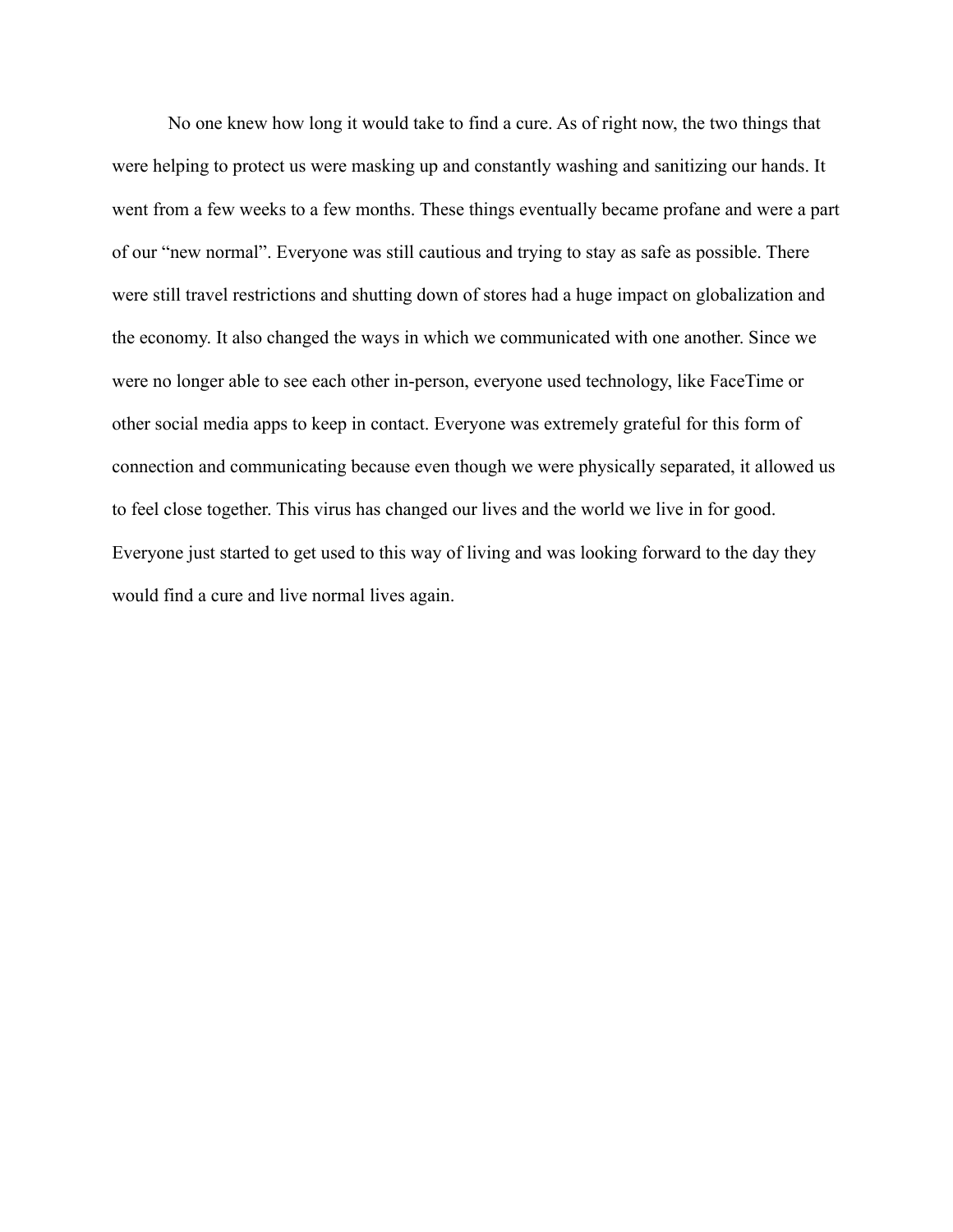Taylor De La Rosa Professor Smith ANTH 210 November 7, 2021

A Scary Story In The Time of Pandemic: Religion vs a pandemic

To introduce myself, my name is Taylor De La Rosa, I was born and raised in Southern California, more specifically La Habra, California. I am currently a junior at Whittier College, a biology major, and I am in the graduating class of 2023.

New year new me, the famous quote you hear around the new year, but sadly for everyone there would be a new you. Towards the end of 2019 there was an outbreak of a virus that was spreading in China. In early 2020 the virus was spread to other countries and it continued to spread across the world. This virus is known as the Coronavirus or Covid-19 and it was not an average contagious virus because it was much more lethal. This pandemic is still currently taking its toll across the world as of October 2021, however with the assistance of vaccines the cases have severely dropped. This pandemic was no fun vacation from work or school, many people lost their jobs and loved ones due to the coronavirus. The pandemic affected every single person's life in many different ways whether it was mentally, physically, or financially.

Another important aspect that was heavily affected by the pandemic was religion. Religion can be a very important part of people's lives no matter which religion they follow each one was affected in some way. Each religion has its own specific structure, but every religion shares four common elements which are cosmology, supernatural, rules governing behavior, and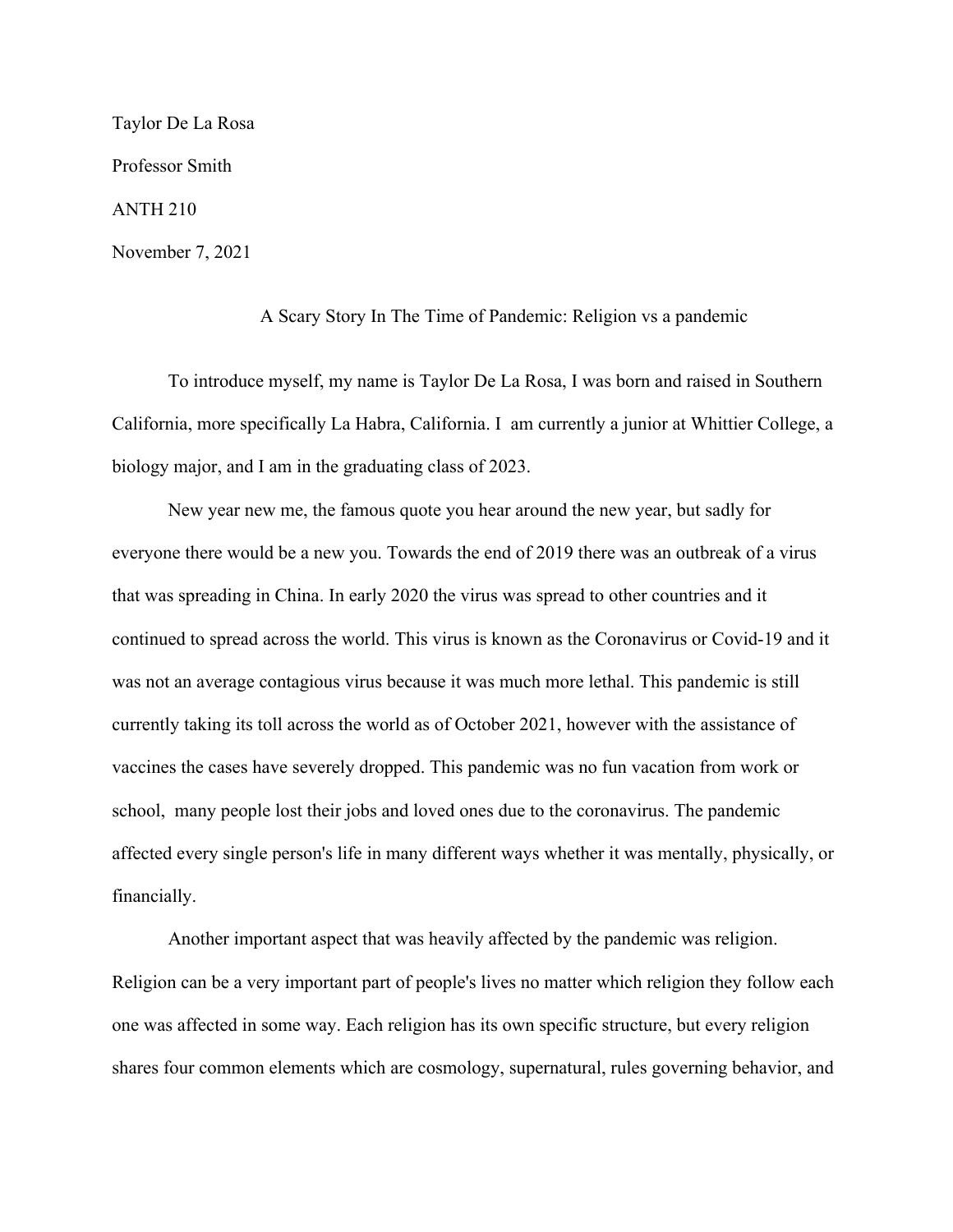rituals (Brown 2018). Our religions can be similar and very different from one another, however religion in general can be a part of people's everyday lives. At one point during the pandemic most places that attracted large crowds were shut down. Places such as amusement parks, work places, schools, churches, restaurants, malls, concerts, sporting events, the olympics, and even forced many retail stores to shut down. This significantly impacted many people's daily lives as people had to change their everyday way of living. Along with religion being affected in person, religious ceremonies had to be shut down. This affected people very roughly because times like these and while the pandemic was at its worst was when people wanted to go to their places of worship. During this time many people were trying to figure out how to work around the pandemic and the quarantine we were placed under. Just like every other problem that arises with the shut down there were ways around it to make things work. Places of worship did live streaming services so that people can still feel like they are attending while also staying safe at home. As the Covid cases went down many places of worship were allowing people to come in person however only with a max capacity, social distancing, and mask wearing. Religion is very important to people and without being able to participate the same way that you were had people at a crossroad. Many people continued to attend live streaming events from home or attended drive by options, while others did not focus on their religious duties as it was impossible to be as involved as we had to be quarantined. Even while still following your religion during this time it was obviously not the same as before and people were often feeling disconnected from their religion. Personally, my connection with my religion was also impacted like many other peoples in these ways. By not being able to be in person practicing my religion I also felt that disconnect and was losing my relationship with my religion over the time of the pandemic. Throughout the pandemic, once I noticed that I was ignoring and forgetting about my religion is when I started to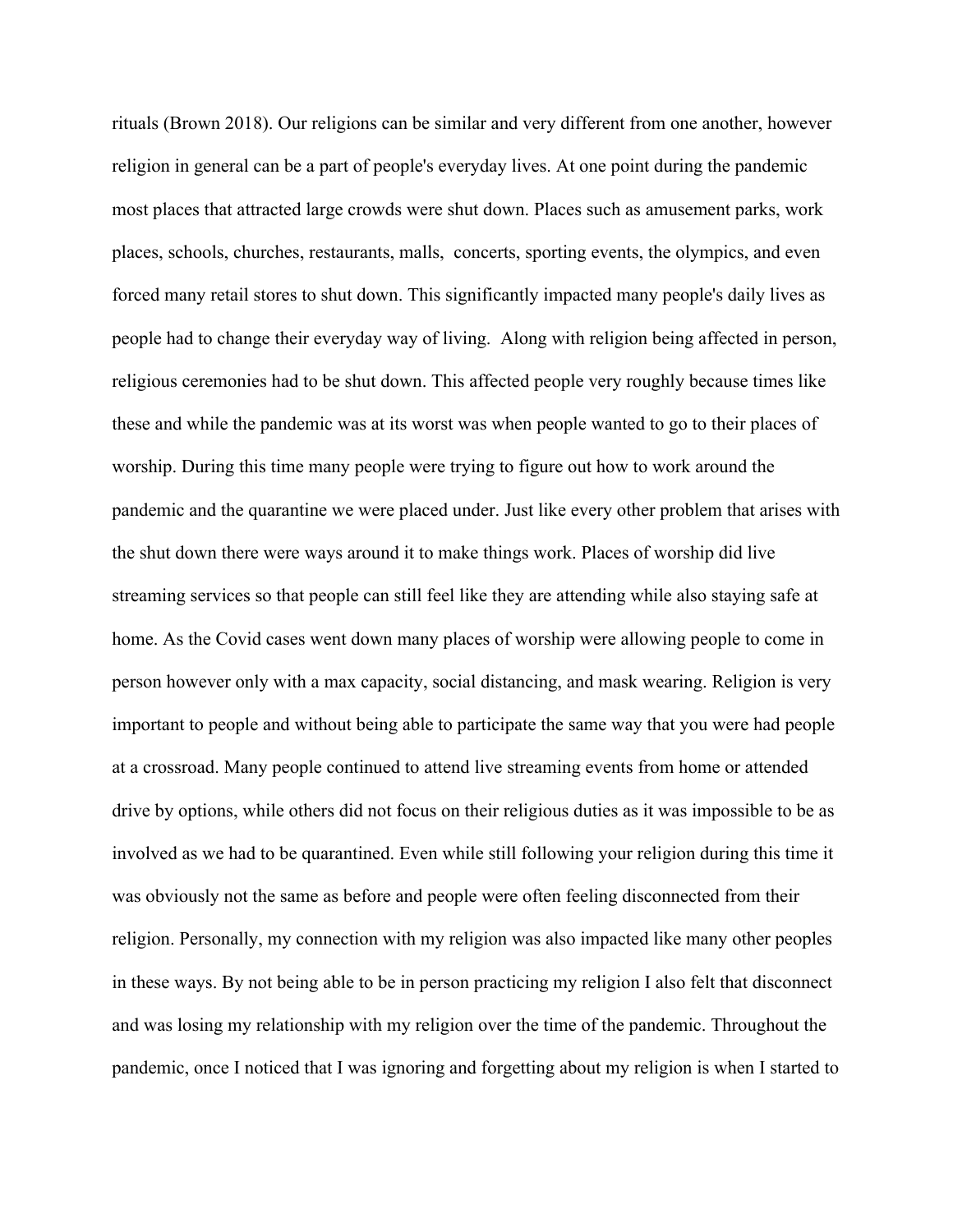take slow steps to reconnect my life and put back pieces like religion that were put off by the pandemic. The disconnect was a big topic during the pandemic because people could not be at school, work places, and go anywhere to be social with others. People felt disconnected with themselves and the world as we were all thrown into a strange alternate reality that we would have never seen coming. However, as humans we are always adapting to new things and this was another obstacle that we had to figure out and work with what we were given no matter how bad it was getting people still had to work and fulfil their daily necessities. There were many difficult obstacles people had to face during this time and religion was one of the big things people had to figure out how to work around, but people figured out how to get around it and look for the positives in this difficult time.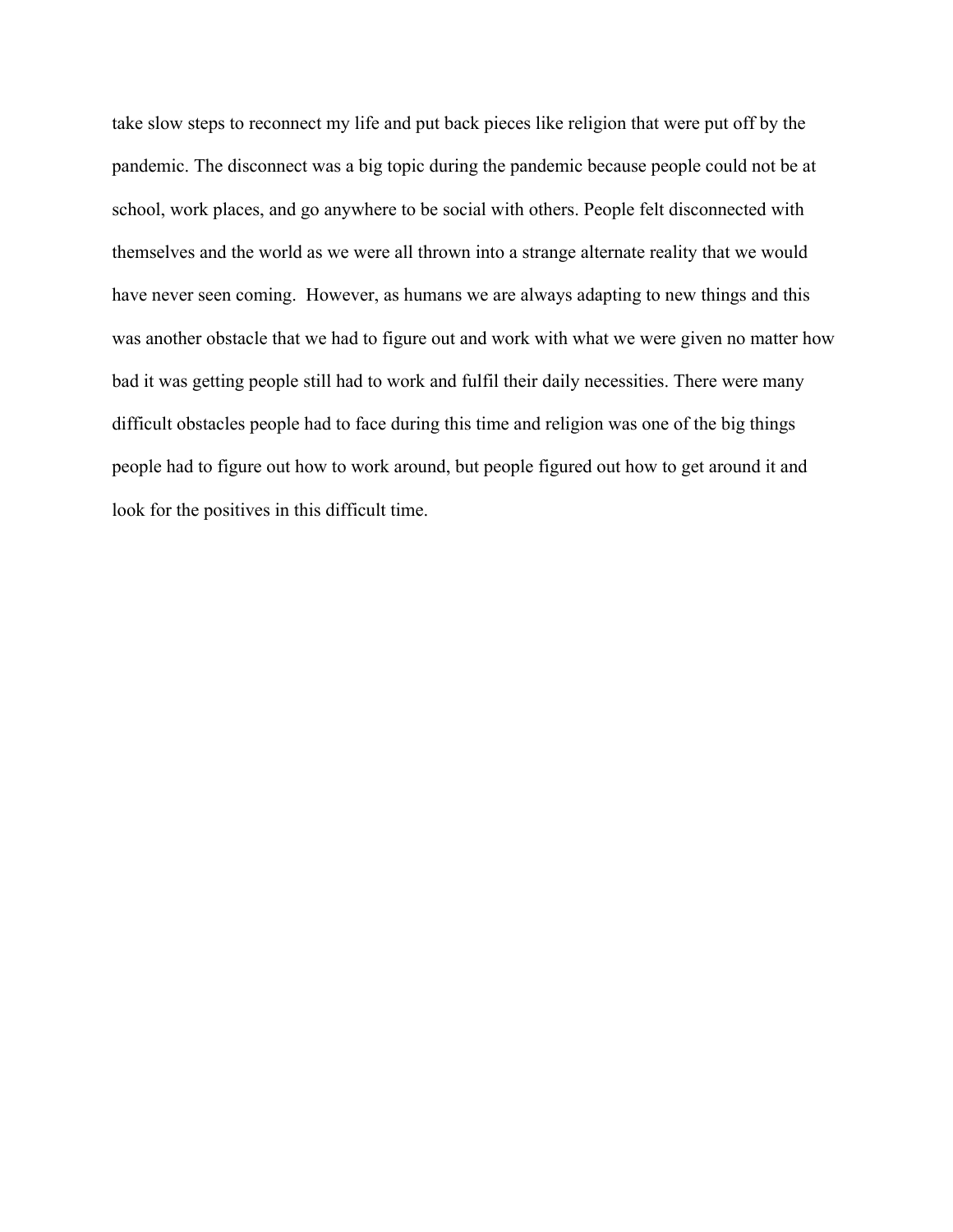# Works Cited

Brown, Nina. 2018. Perspectives: *An Open Invitation to Cultural Anthropology*. Arlington, VA: American Anthropological Association.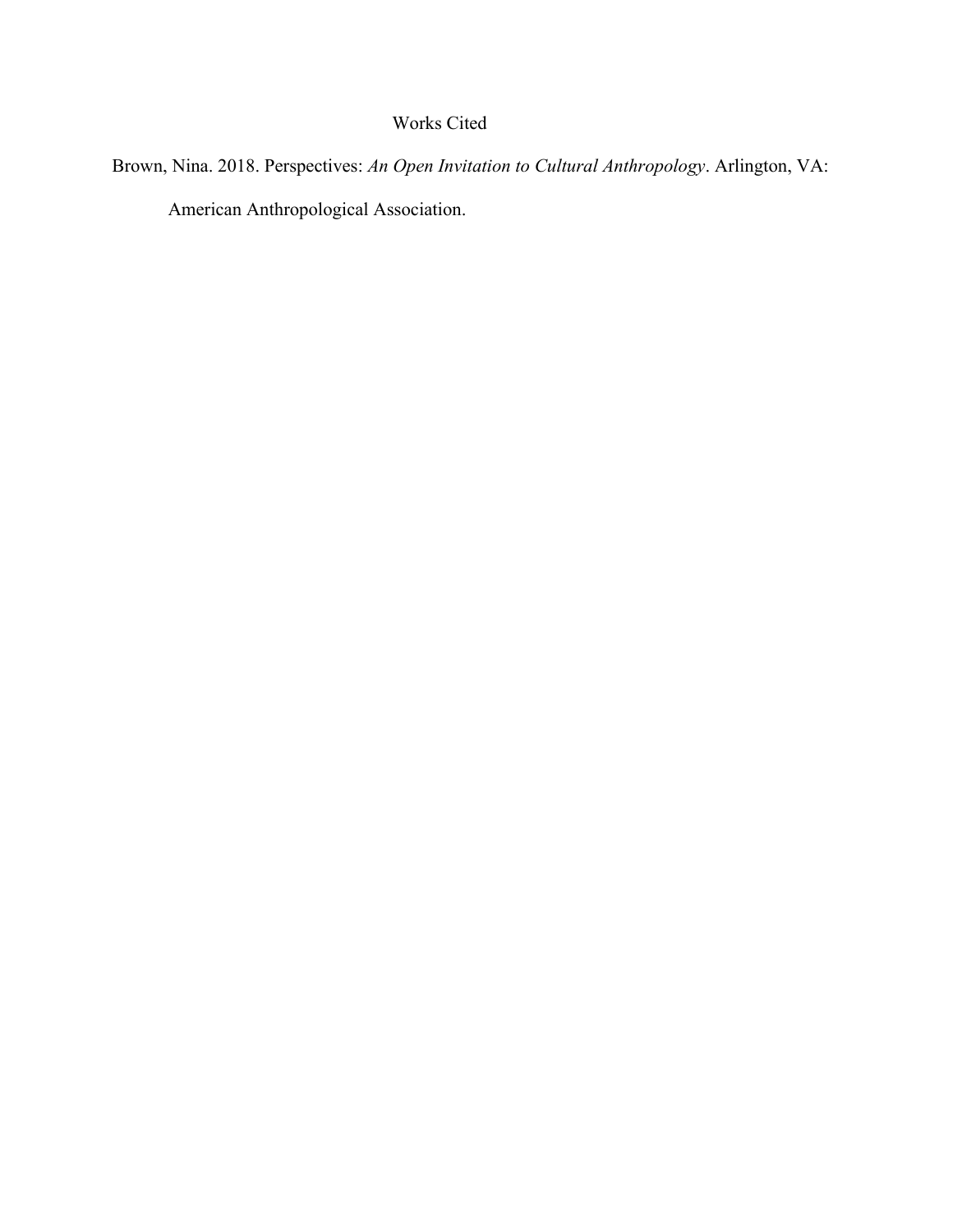Hypatia Pine is currently a junior at Whittier College, located in Whittier, California with an intended double-major in Global Cultural Studies and Environmental Studies and a minor in Chinese. She is originally from the island of Oahu, born and raised in Honolulu, Hawaii. Throughout her time at Whittier, she has enjoyed the opportunities the institution has given her and looks forward for what is to come for her remaining years a Whittier College and beyond.

"A Scary Story in the Time of the Pandemic;" Serial Murders and Ritualistic Killings During Unprecedented Times

The 2020 global pandemic has brought many long-lasting effects and changes to people's lifestyles. Because many have stayed home experiencing signs of boredom, social isolation, and overall disconnect from society, this has prompted lower crime rates in the streets. However, while general crime rates have taken a toll, the odd and frightening fact is that murder rates have increased in the United States, and by 30% for that matter (King 2021). FBI data has shown that these murders have been occurring both nation- and worldwide; not just in big, populated cities, but within smaller towns as well (King 2021). Amid a global pandemic, and specifically during Halloween, the most sinister time of the year, it almost seems that more people are expressing defeat in other ways.

When you look at the Hollywood industry come Halloween-time, these businesses take this holiday with grave seriousness. Countless movies, crime shows, and even children's movies centered around the holiday-- meant to spark a sense of excitement and fear in those who take part in watching them. Yet while meant for fun, games, and celebration, in other situations can be taken either a little too seriously or be based on true stories. There's no doubt that certain films like *Halloween*, introducing characters like Michael Meyers, or *A Nightmare on Elm Street*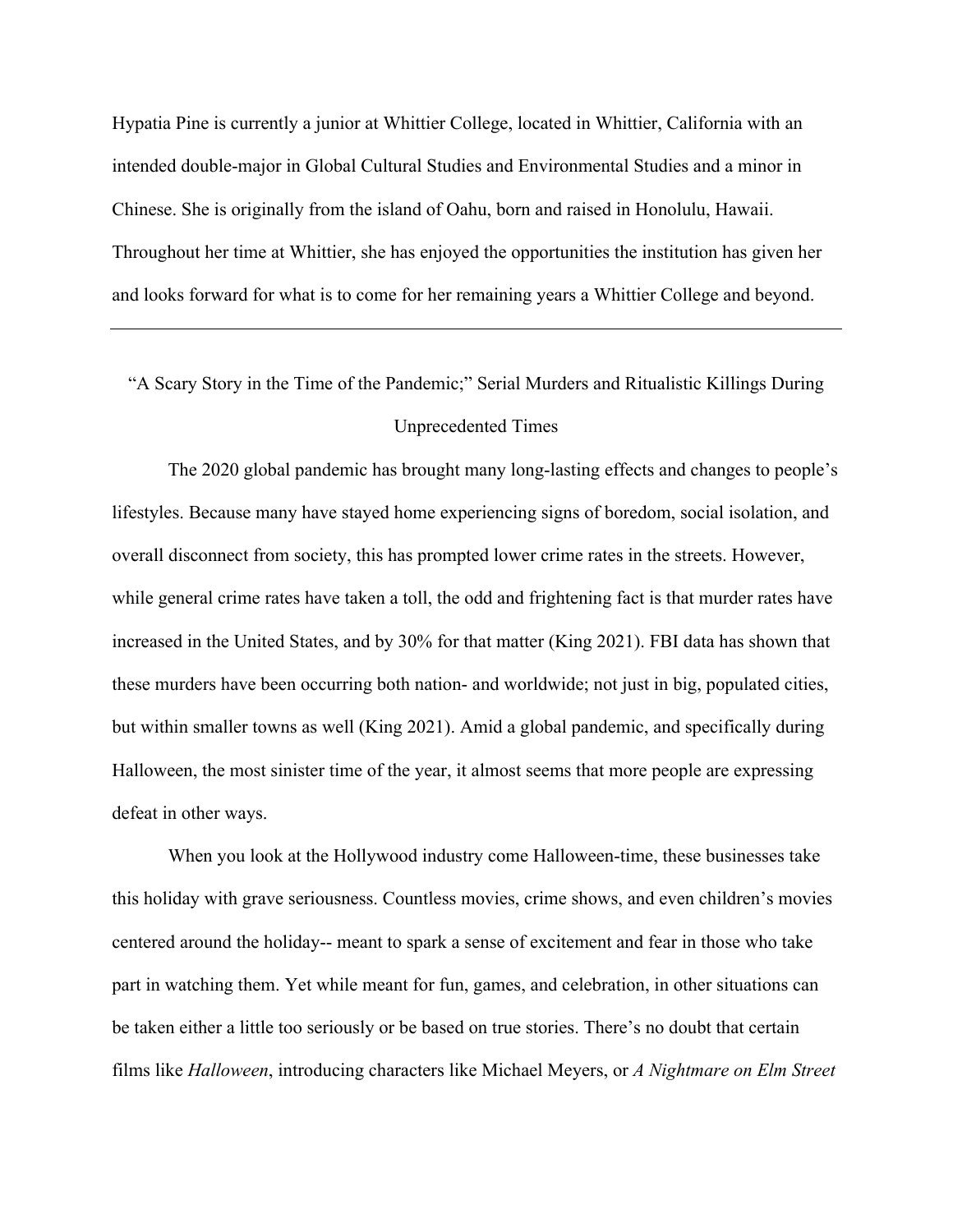with Freddy Krueger have inspired certain people in all the wrong ways. In 2013, a teenage male, Jake Evans, explained to authorities that his inspiration for murdering his mother and sister came after watching Rob Zombie's 2007 film series, *Halloween* (Walsh 2013). Most amateur murders, like Evans, may also have psychological defects prompting them to act defiantly. However, with more experienced serial killers, there becomes a ritual and, almost religious, aspect to the murders they perform.

Every serial killer has a mode of operation (also known as MO's). According to Megan McRae, these modes of operations include specific techniques, habits, or features of their behavior (McRae 2020). For them, these MO's transform into a type of ritual and becomes a part of the killer's experience. These rituals may serve as "emotional satisfaction (McRae 2020)" to enhance the experience. In certain situations, the rituals may also be connected to the individual(s) beliefs—whether religiously affiliated or intertwined with the supernatural. Sashur Henninger-Rener explains how while conducting these murders, rituals not only establish a sense of community but also play a role in determining specific "guidelines of behavior (Henninger-Rener 2020, 288)," which make up the killer's experience.

Further, in some religions, the killings themselves are a part of specific rituals that are tied to a broader aspect of their lifestyle or culture. While rare, ritual killings in certain religions still exist and occur to link to a higher power of belief. These ritual killings can include but are not limited to serial murders, mutilation of live or corpse bodies, as well as the sacrificial or doctrinal positioning of these bodies. (World of Forensic Science 2021). All within the  $21^*$ Century, there have been multiple cases involving satanic rituals and vampirism where murders have occurred for a greater, more holy, purpose.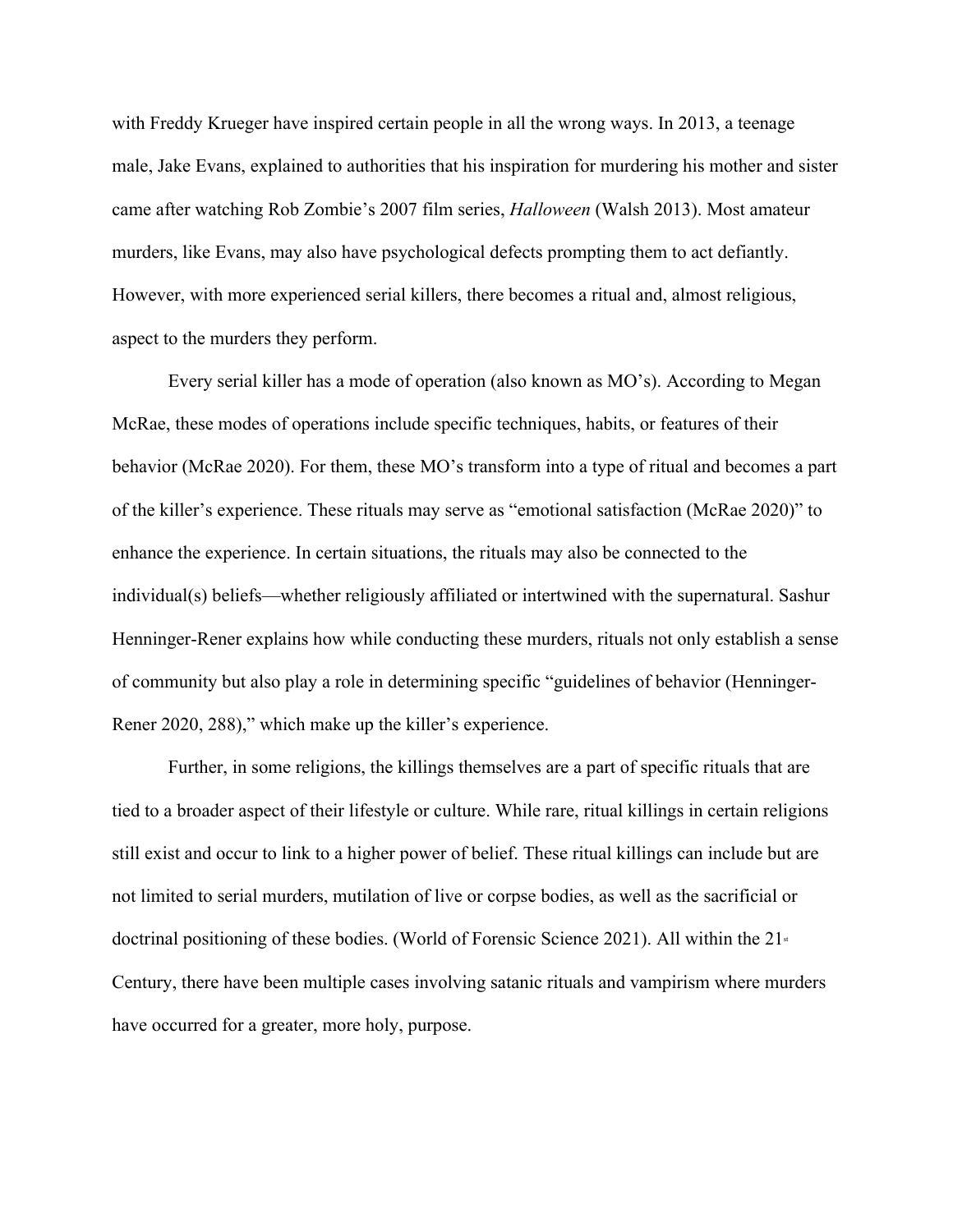In Buddhism, specifically during the post-Ashokan period, certain rituals and practices were fully centered around horrific images of the body. These views of the body were particularly projected onto women in those societies, where certain punishments involved ritualistic murder to maintain the "purity" of others (Wilson 1995), specifically men's bodies. Rituals also surrounded that of mutilation and the positioning of women's corpses as a way for others to meditate on the bodies to promote and maintain celibacy for monks in the monastic community (Wilson 1995). These practices as evidence, date back hundreds of centuries and are a testament to how long ritual killings have prevailed.

With the pandemic still looming worldwide, the United States has not been the only country experiencing a rise in murder rates. Other counties across the globe have been undergoing the same problem. A year and a half into the pandemic on October 23, 2021, a Jamaican Pastor, Kevin O. Smith, and other subordinates of his were arrested as suspects of murder through the act of "alleged human sacrifices (Froelich 2021)." According to sources, two people were killed during a Roman Catholic sacrifice (Froelich 2021). The sacrifice surrounded notions of impurities of certain followers and involved the acts of not only murder, but also mutilation, humiliation through the stripping of clothes, and suspected sexual abuse (Froelich 2021).

This is just one instance of a ritual killing during the time of the global pandemic, and many other homicides have occurred outside of religious practices as well. Whether during Halloween-time or not, these worldwide increasing murder rates are sure to be scary, and not something that is to be taken lightly. While fictional characters like Michael Meyers or Freddy Krueger spark a sense of fearful excitement during the holidays, these characters, as well as the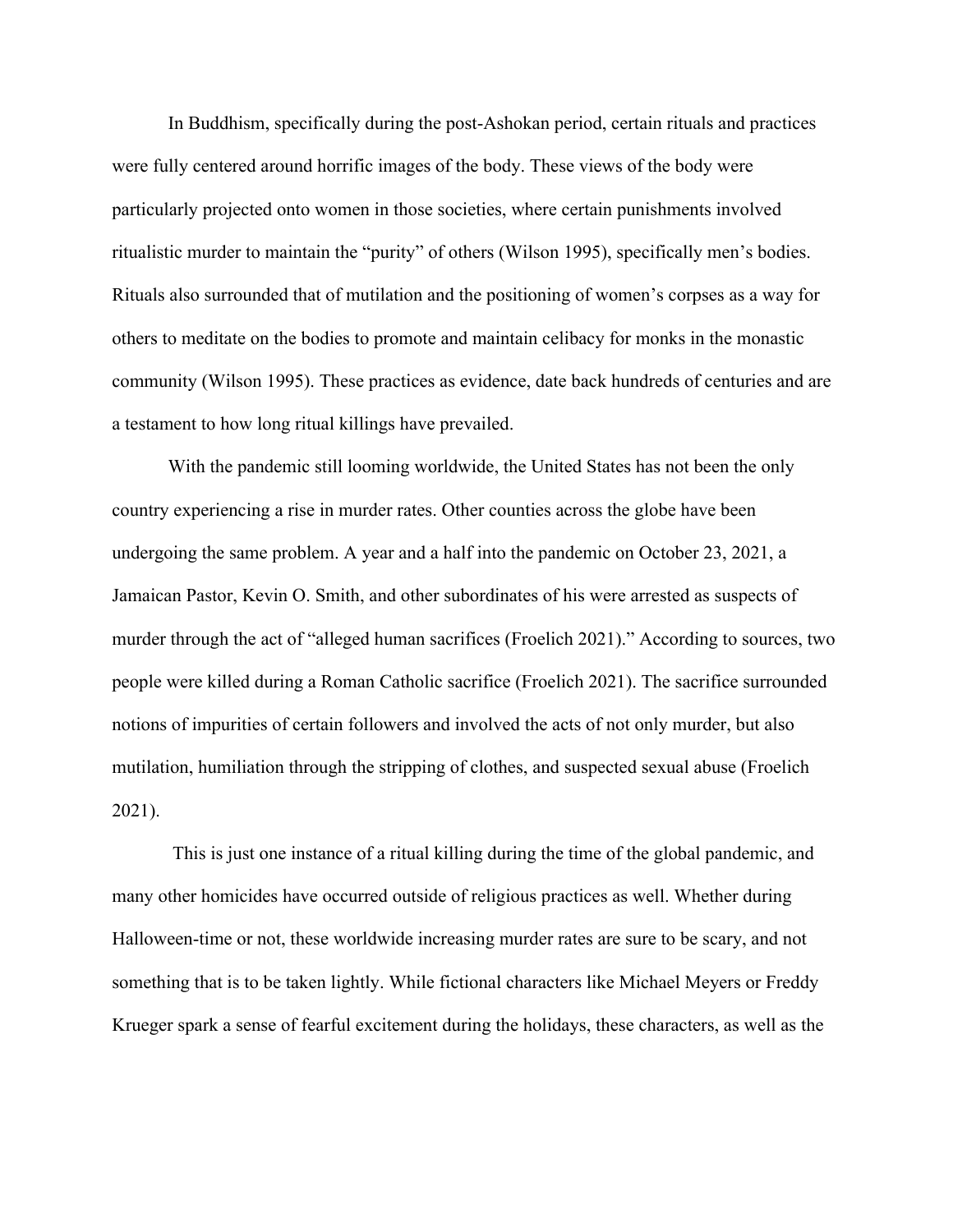Corona Virus, are not the only things we need to be worried about during this challenging and frightening time.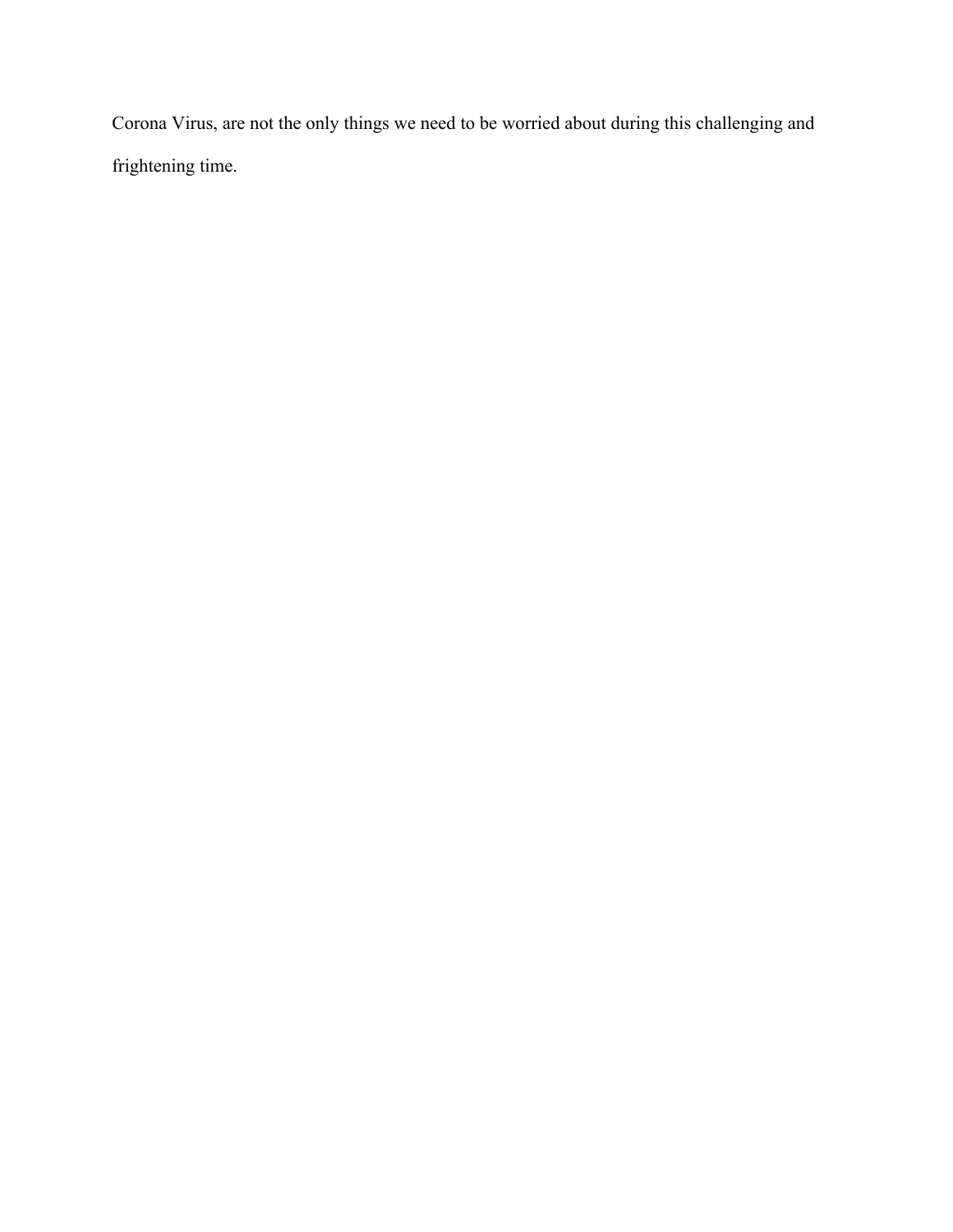## Works Cited

Froelich, Paula. "Jamaican preacher Kevin O. Smith, parishioners arrested for alleged

human sacrifices. *New York Post*, October 23, 2021.

https://nypost.com/2021/10/23/preacher-kevin-o-smith-parishioners-arrested-for-allegedhuman-sacrifices/

Henninger-Rener, Sashur. 2020. "Religion." In *Perspective: An Open Introduction to Cultural*

Anthropology, edited by Nina Brown, Thomas McIlwraith, and Laura Tubelle de

González 297-303. Arlington: American Anthropological Association.

King, Noel and Lucas, Ryan. "During The Pandemic, The FBI Says Murders Surged In The

U.S." *Morning Edition,* National Public Radio. September 28, 2021.

https://www.npr.org/2021/09/28/1041082833/during-the-pandemic-the-fbi-says-murderssurged-in-the-u-s

McRae, Megan. "5 Serial Killers With The Most Bizarre Killing Rituals." *CVLT Nation*, August

25, 2020.

https://cvltnation.com/5-serial-killers-with-the-most-bizarre-killing-rituals/

"Ritual Killings." *World of Forensic Science*, Encyclopedia.com

https://www.encyclopedia.com/science/encyclopedias-almanacs-transcripts-andmaps/ritual-killings

Walsh, Michael. "17-year-old murder suspect inspired by 'Halloween' slasher flick." *New York*

*Daily News*, January 26, 2013.

https://www.nydailynews.com/news/crime/halloween-inspires-murder-suspect-article-1.1248484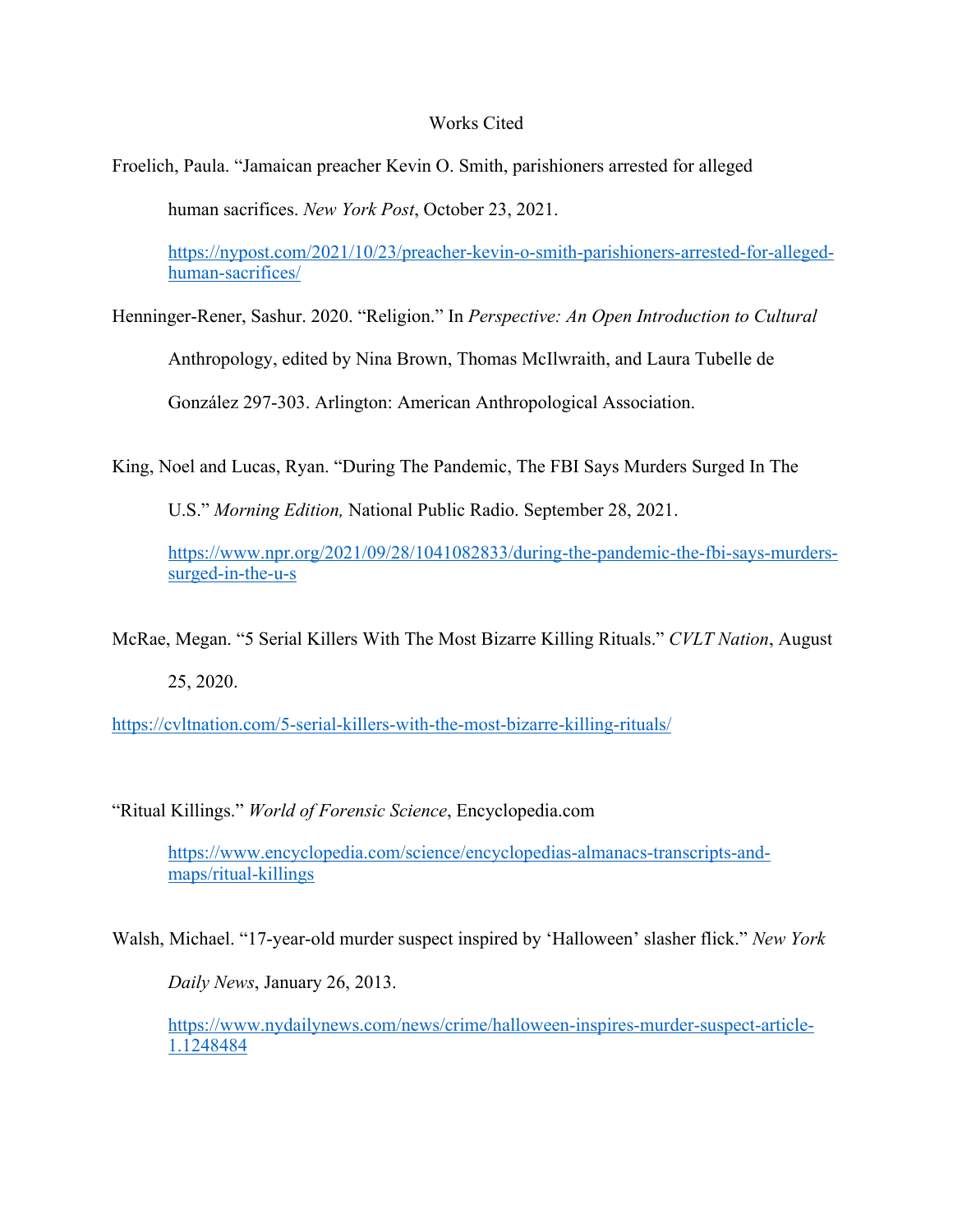Wilson, Elizabeth. 1995. "The Female Body as a Source of Horror and Insight Post-Ashokan Indian Buddhism." In *Religious Reflections on the Human Body,* edited by Jane Marie Law, 76-99. Bloomington: Indiana University Press.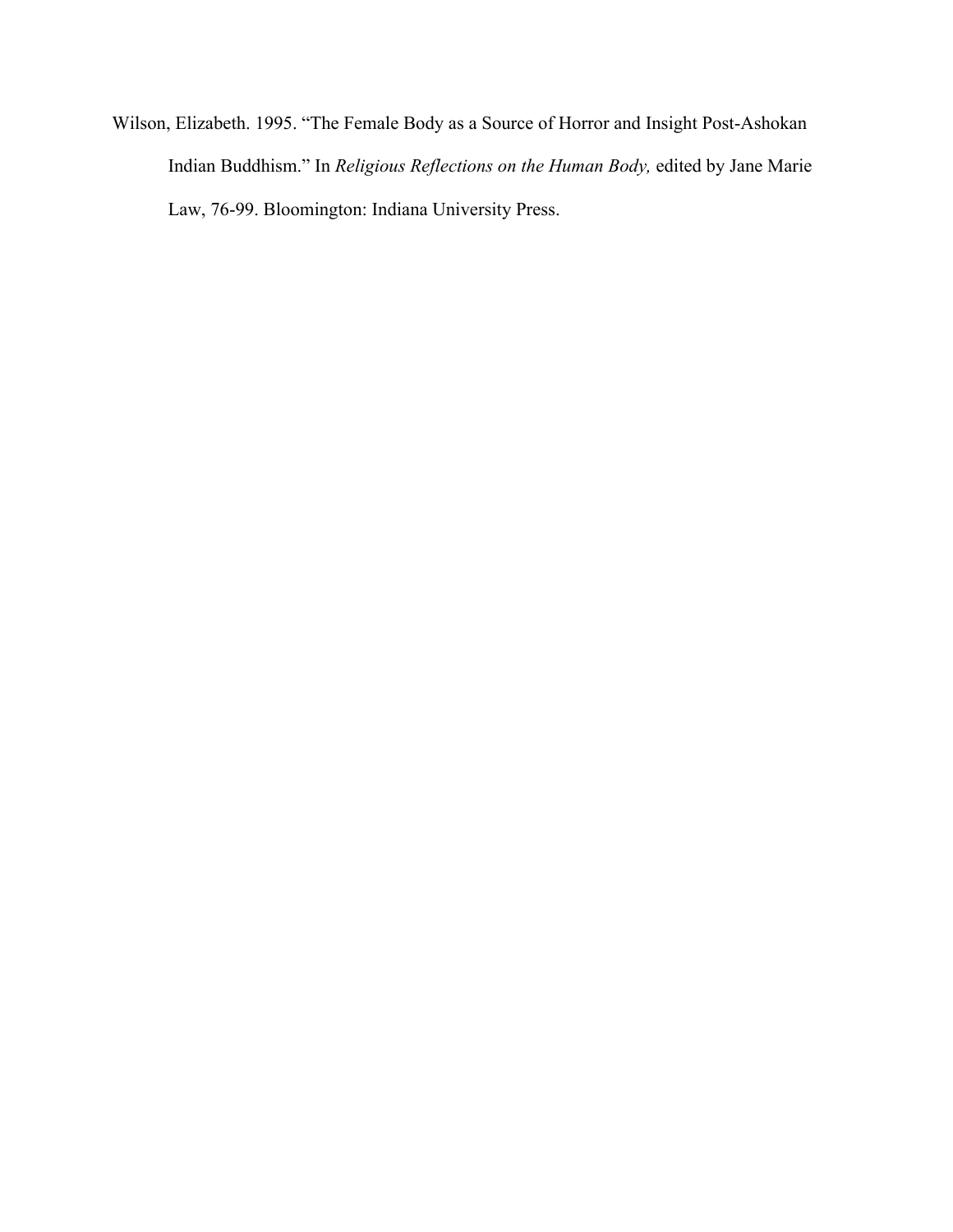*About the Author:* My name is Liz Witt and I am from Carlsbad, CA. I am creating my own major through WSP titled "Child Health and Development" and I am planning to graduate in the year of 2023. I missed out on the last few months of my freshman year and preformed school online my whole sophomore year. I am now a junior who is currently attending school on Whittier College campus again.

#### My life during the COVID 19 pandemic

#### *Written November, 5, 2021*

For many people living on planet earth during the year of 2019 until 2021, have experienced and are still fighting the Coronavirus. Living with COVID 19 everyday makes us humans feel like we are stuck in an alternative reality. Though a great number of the world population is vaccinated, us humans are still living each day in fear, wondering when this virus will terminate. The coronavirus covid-19 pandemic is the most notable global health catastrophe of our time and demonstrates the greatest challenge we have faced since the Second World War.

My time during the pandemic was a time like no other. One day I was living in the dorms on my college campus and within a week my mom came and picked me up to bring me home. It was the time around spring break so we had a small break from school. After spring break ended my teammates and I were waiting so see if we were allowed to return to campus. Shortly after spring break, I got the message that Whittier College closed their campus due to the COVID 19 virus. The rest of my freshman year of college was online. I never thought that I would live in the time of a pandemic. I didn't even know what the word pandemic meant before I encountered this virus. Little did I know how much life I would miss out on due to this pandemic. I lost two seasons of lacrosse, lost my grandpa, lost time that I could have spent traveling, and lost time to spend precious moments with friends and family while making the best memories of our lives. I look back at when I was living my life in lockdown and look at where I am now. Quarantine was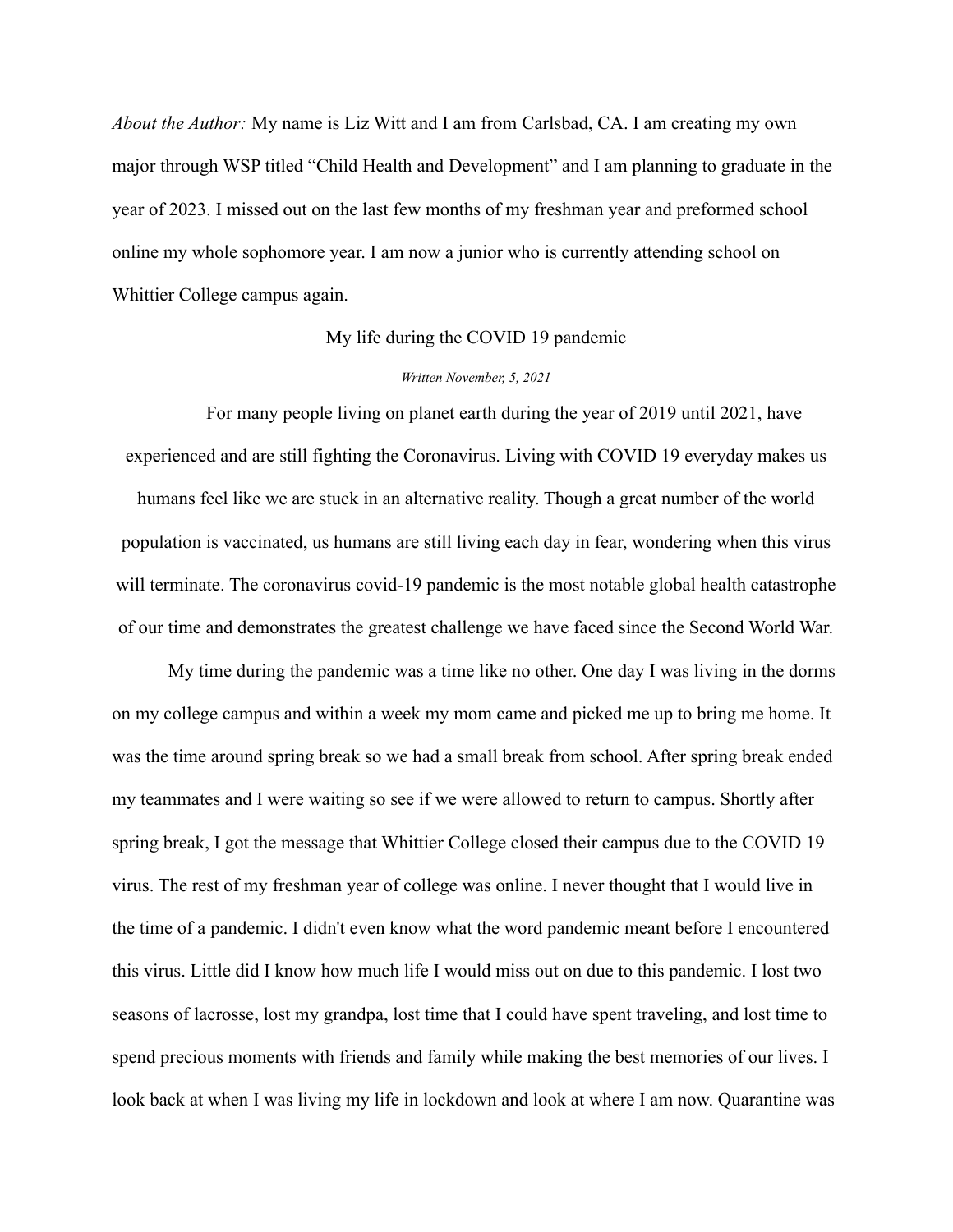an unfortunate time and I did not get much out of it. I was mostly lazy for the majority and if anything my room decor improved because that is where I was spending all of my time.

Holidays during the pandemic looked very different. My first Thanksgiving during this time was one I thought I would never experience. It was just my parents and I. My brother and sister were stuck up at school with the virus so they could not come home. My aunts, uncles, and grandparents, and close family friends were also not capable of spending thanksgiving at our house because they could not put their health at risk. Everyone was staying isolated. The time I spent with my parents during COVID 19 increased my bond with them. I now have new positive memories with them and I am trying not to focus too much on the negative memories from the pandemic. This year for Thanksgiving we are having our aunts and uncles from Colorado staying at our house, my grandma, both of my siblings, and close family friends. I am beyond excited to make up for this lost time with my family and friends. Thanksgiving is an important holiday for my family and I hope I will never have to spend it without some of the most important people in my life.

All of that being said, the pandemic has inspired me to write a scary story. One of the things I do not practically understand and I am sure others do not understand as well is how this virus started and how it spread so fast. How does a virus spread from one country to another that is more than 1000 miles away in just a few months? This virus is mysterious and confusing, so here is my creative explanation on how it all started.

#### A Scary Story In The Time of Pandemic

Halloween has the spooky, ghostly atmosphere we know and love today. One of our halloween rituals was as a family we would sit around our living room and light candles. During this we would interact with the afterlife. Since October is the scariest month of the year, this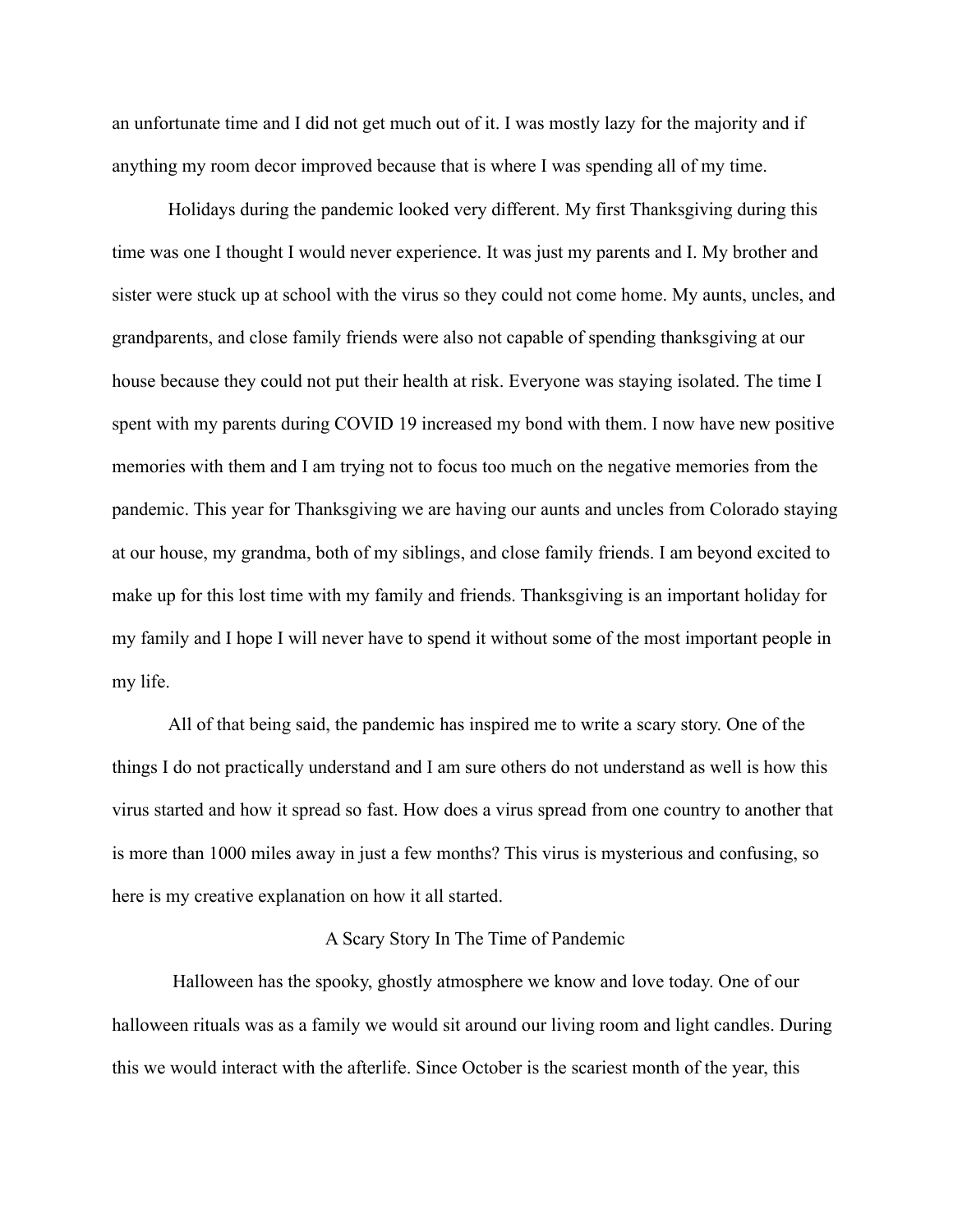monthly ritual was very important to my family and our spiritual practices. Some people may see this as evil magic. To us, they were just spooky spiritual beliefs that were unfamiliar to others. Before COVID 19 I would live my life so freely. I would not care about the things I touched, the people I hugged, whether I would have enough toilet paper, and I would not even think twice about my elders socializing and the health was potentially at risk. One day my life changed, everyone's life changed. I went downstairs to see my parents and siblings. They were nowhere to be found. At this time it was October, very close to Halloween so I thought my family was messing with me and going to pop out at any moment. I went to look in the pantry to see if they were hiding in there. I opened the big white door and saw something more behind the cereal box. In my house we do not have any pets so I was caught off guard and concerned. As I began to yell for the rest of my family I saw a black tail reveal itself. Then came the four legs and lastly the face. I could not tell what this creature was and I was extremely horrified so I slowly started backing away from the pantry and closing the door. All of a sudden this dark cat showed itself and began to hiss at me. I was screaming for my family members and shut the pantry door but this animal slipped through the crack and followed me up the stairs. I felt scratching at my foot. Next thing you know I have been bit by this cat. My ankle began to swell and I instantly felt sick to my stomach and began experiencing chills, aches, nausea, and shortness of breath. I was panicking because I was so ill and had no idea where my family could be. Were they in danger? What kind of sick cat is this and where did it come from? Why am I experiencing symptoms of COVID 19 right after I have been bit by this scary cat!? I ran outside my house and found my family in my front yard. They were panicking as they had been bit too. They yelled "Hurry! Shut the door as fast as you can, do not let that horrifying animal get us again!" I noticed my family was having the same symptoms that I was and we had all been bit by this cat. My parents called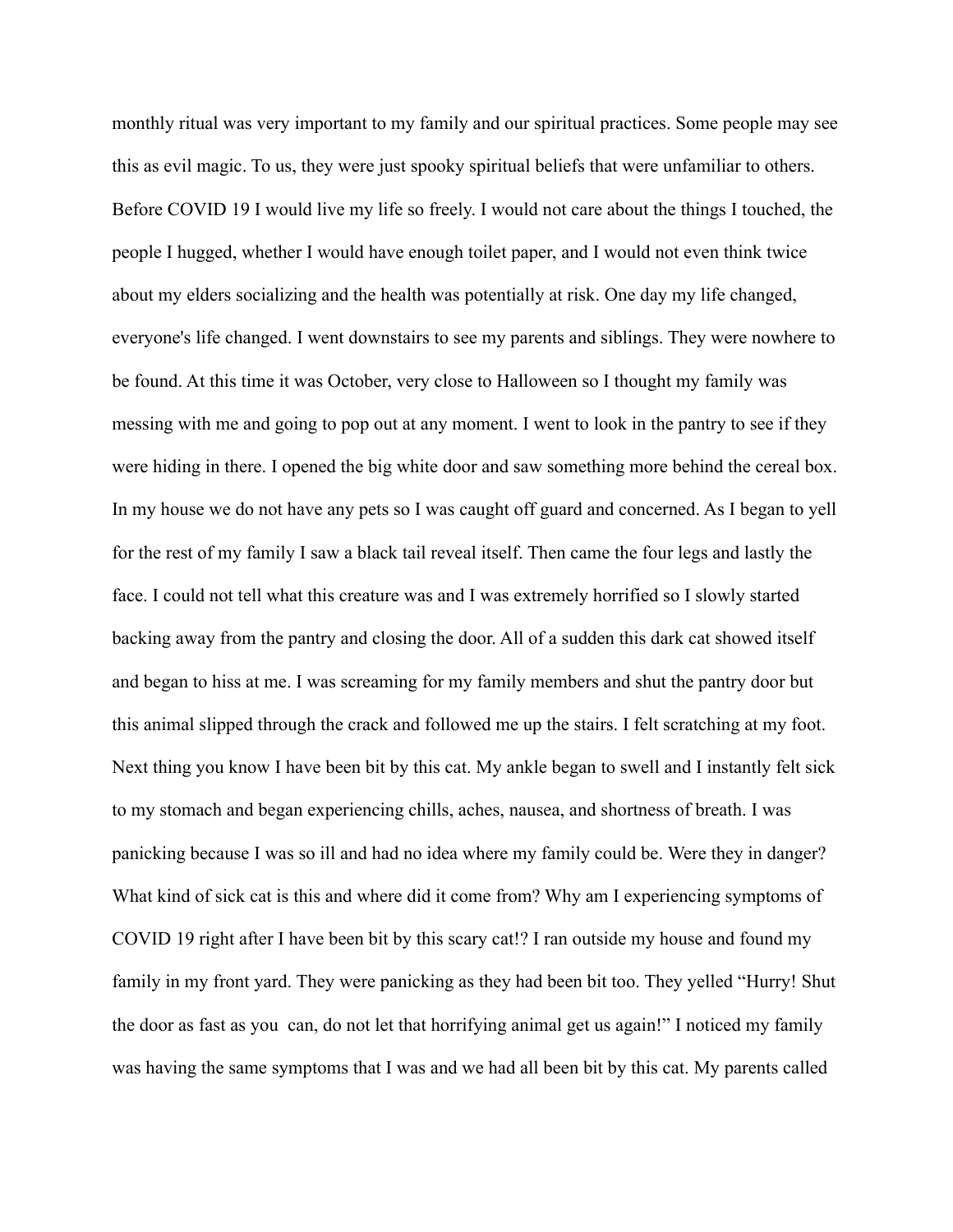911 and pet control. We put on our masks and went into the ambulance. All the paramedics were in protective suits. As my family and I were being taken to the hospital by the ambulance, I saw pet control come out of my house with a cage where I saw a black, furry figure. That's when I knew my house was safe, but my family on the other hand was not. We were infected and little did we know that this black, spooky, halloween looking cat would be the start of the COVID 19 pandemic that would ruin humanity's normal life. And that is how the virus started. Our family went to the hospital and there were hundreds of other families that had also been bitten by this strange creature. The hospital was chaotic and everyone was so ill. As weeks and months passed the news announced that this cat creature was terminated by the government. The animal got to humanity before anyone could stop it, and that is how one spooky halloween cat caused the COVID 19 pandemic.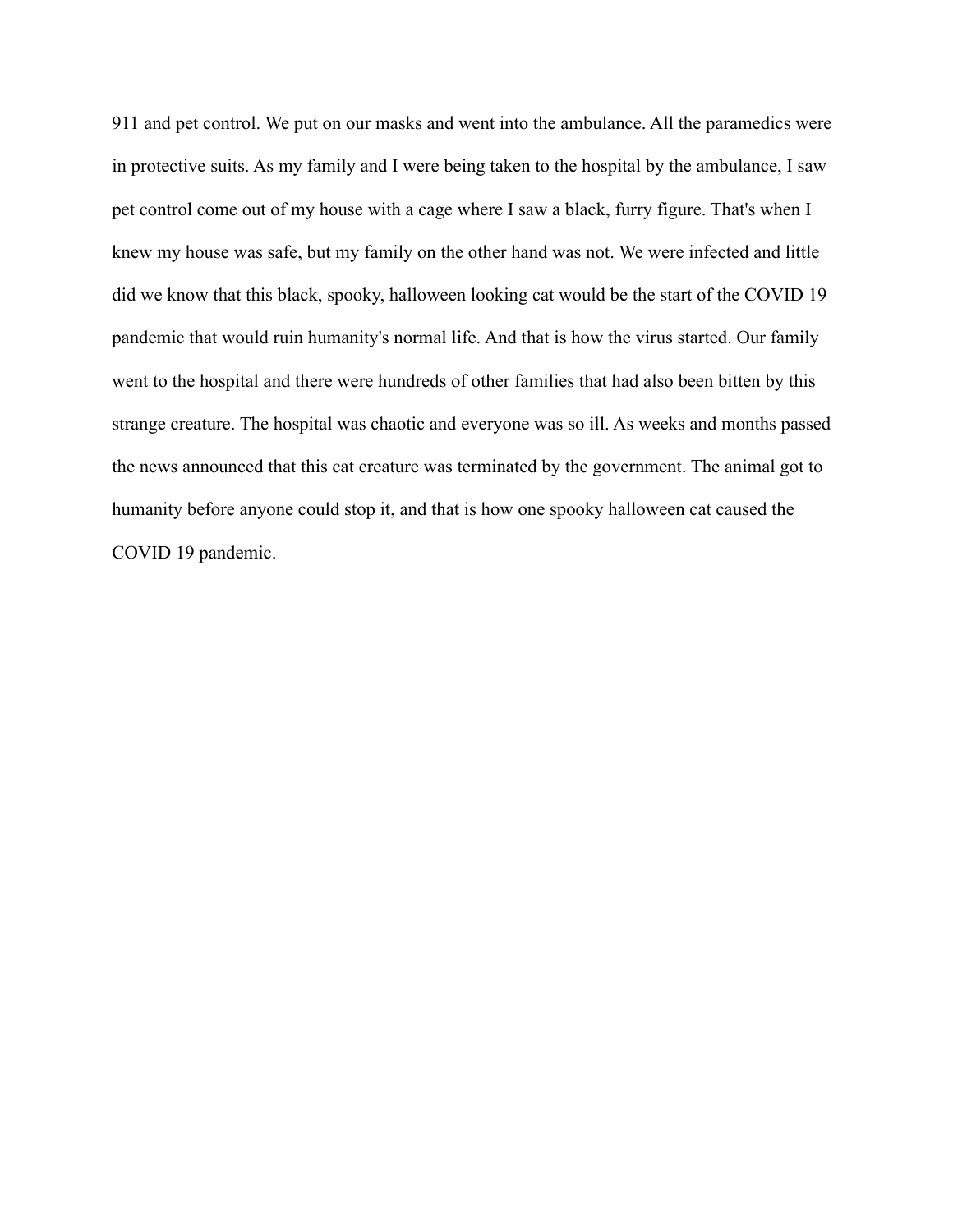### **Celebrating Life As We Know It**

In the year 2020, around Halloween time, the United States and most of the world were living in an ongoing pandemic that did not seem to have a near ending. There were many Coronavirus cases that were increasing, despite a newly made vaccination. Not every person was able to receive the vaccination first, so most people turned to faith. My family and I created an altar showcasing the Virgin Mary, Jesus, and family members that had passed. We would pray at the altar whenever we felt alone, or when we wanted reassurance about whether we were going to see an end to the pandemic. I would pray for the well-being and good health of my family and friends. Not only was Covid scary to talk about, I feared leaving my household and catching the virus. However, there were other things that we should have been worried about; like the shortage of toilet paper at Costco, or the high demand for masks and hand sanitizer. On the night of Halloween, my family gathered together to celebrate the best we could. We talked about different experiences, specifically ghost stories, and the stories of our loved ones who impacted our lives.

I took some time to appreciate my family's altar. In my religion, we call it an 'ofrenda', which means an offering of pictures, food, and memories of those who had passed. My mother decorated it with orange carnations, sugar skulls, pictures of family and friends that passed, and candles. She does this every Halloween, and specifies that it is for The Day of the Dead, which is practically equivalent to Halloween. Although the two holidays can be celebrated separately, my mother combines them to show that death should not be scary, but an awakening to what after life could be: a celebration. The sugar skulls that she leaves out are expressed in bright colors to represent the beauty of life, and to remember that our family remains full of life. Since I was a young girl, growing up in a strict Hispanic household, it was important to know your family's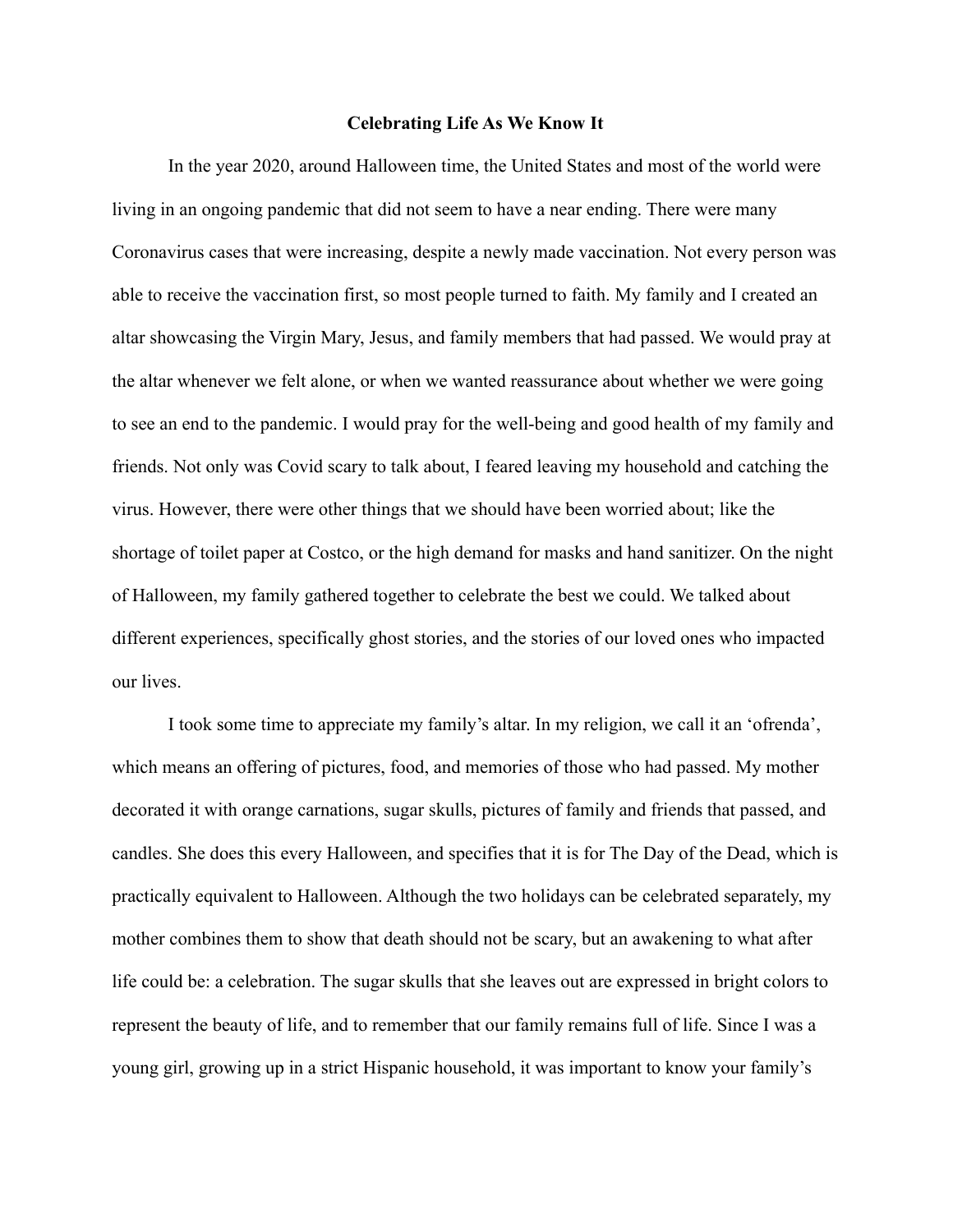heritage and celebrations. Even though we celebrated both holidays, they had to be known what they were each meant for. It was not about the candy, or costumes, but the life after death. I recall my mother explaining to me last Halloween, that she had witnessed one of her close friends who had passed, trying to communicate with her. Her picture has always been on our 'ofrenda' with her favorite scented candle lit beside it, but this time, as my mother was near, the candle's light vanished. It gave me shivers thinking about it, but it seemed that she was present with us, given that Halloween was her favorite time of the year.

As previously mentioned, my family and I talked about scary experiences. Well, it was my turn. Relating to the pandemic, I feared catching the virus. As much as I should not be, I feared death. Imagine meeting death because of the virus, but you are not ready to face it. Will your spirit wander around, looking for answers? Or will you accept the fact that you are gone, and begin celebrating your life? I have been fortunate enough that none of my family has caught the virus, but I am aware of how frightening it is. When the virus has entered your body, specific antigens have to recognize the foreign substance. However, if it is too much for your immune system, the virus will be in control. In the worst of cases, simply thinking about being admitted to a hospital was striking. This same year, there was a shortage of ventilators for patients, meaning that not every patient who had an extreme case of Covid, was able to receive one. Picture yourself being hopeless and alone in a hospital bed. That is what many of the patients experienced, including my mother's friend, who was not able to make it to her favorite time of year. It is scary to think about, but even worse when you actually experience it. For many, you turn to faith, and hope that God is on your side. With hope, my family and I always remember to live everyday as if it were our last. As terrifying as Covid may seem, death should not be seen